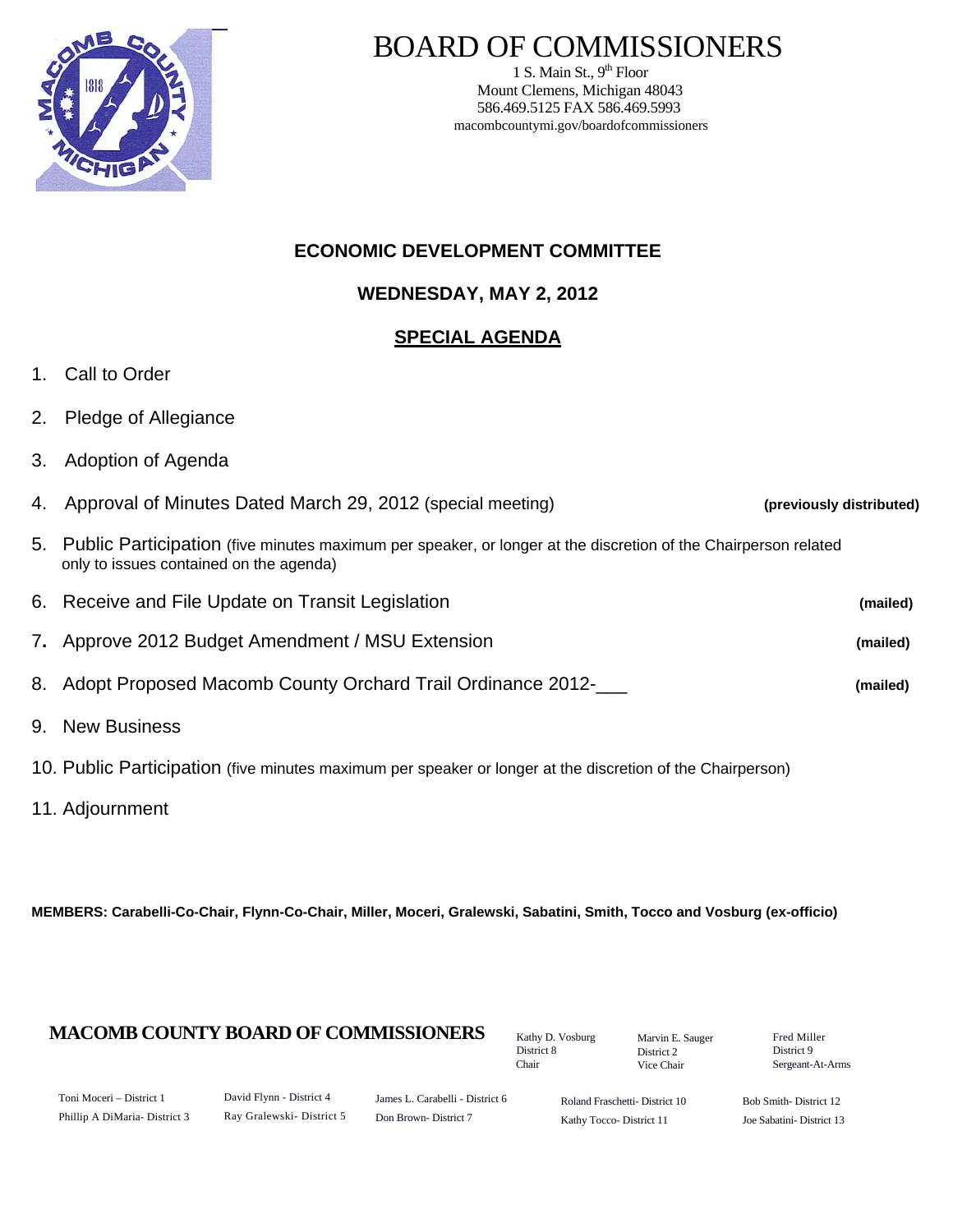**AGENDA ITEM:\_\_\_\_\_\_\_\_\_\_\_\_\_\_\_\_\_\_\_\_\_\_\_\_\_\_\_\_\_\_** 

## **MACOMB COUNTY, MICHIGAN**

**RESOLUTION TO** Receive and file the update on transit legislation

• R-PATH Monthly Reports for March and April

**INTRODUCED BY** Commissioners James Carabelli and David Flynn, Co-Chairs, Economic Development **Committee** 

#### **COMMITTEE/MEETING DATE**

Economic Development Committee (special meeting) 05-02-12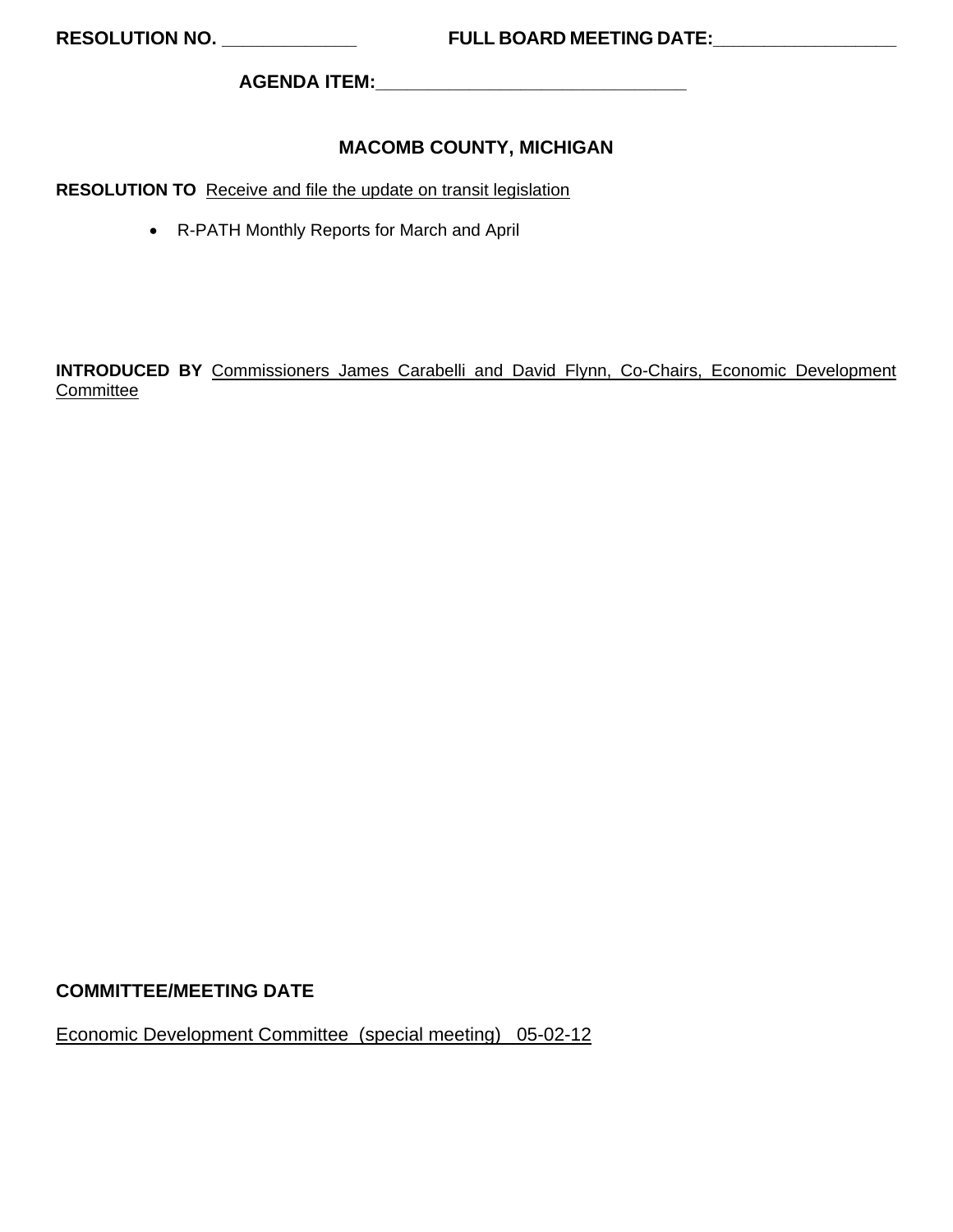## R-PATH Representatives Report:

On February 24th, R-PATH assisted Dennis Schornack, Governor Snyder's strategic advisor on transit, and the FTA in putting together a Bus Rapid Transit Workshop at the Detroit Zoo. More than 140 local officials and transit advocacy group representatives attended. Dennis Schornack moderated a panel of subject matter experts from around the country.

Please see attached program and speaker bio sheet. Presentations from the event are available on the R-PATH website: [www.southeastmichigansummit.org](http://www.southeastmichigansummit.org/)

Commissioners Dave Flynn and Toni Moceri, and others from R-PATH, were among those providing testimony at a hearing held at the SEMCOG offices on February 28<sup>th</sup> in support of the current RTA legislation (Senate Bill 909, 911-912). This legislation would allow for the creation of an RTA and for the state to draw down federal funds for regional transportation if enacted. Michigan currently receives no federal funding for regional transit

R-PATH members Dave Flynn, Charles Pugh and Dave Potts participated in a Detroit News editorial board meeting. An op-ed has been submitted.

A guest column by Dave Flynn and Charles Pugh was published on March 8, 2012, in the Detroit Free Press. In addition, a story was published about the BRT Workshop and an editorial in support of transit was published.

The Southeast Michigan Regional Legislative Caucus held a stakeholder forum on the region's transportation system and proposed legislation on Friday March 9th.

The Senate Transportation Committee held another hearing on the package of bills in Lansing on March  $13^{th}$ .

The MAC Transportation Committee has agreed to support the legislation with amendment submitted by Macomb County and others.

Next R-PATH meeting: March 24, 2012 Additional meeting dates are to be determined.

Previous meetings have been held: October 21, November 18, and December 16, 2011; January 20, February 3, February 17, and February 24, 2012

R-PATH Membership includes:

**Macomb County** Commissioners David Flynn, Bob Smith, Toni Moceri, Jim Carabelli, and Board Chair Kathy D. Vosburg

**Wayne County** Vice Chair Alisha Bell and Commissioner Tim Killeen

**Oakland County** Commissioners David W. Potts, Jim Nash, Beth Nuccio and Craig Covey

**Washtenaw County** Commissioners Yousef Rabhi and Barbara Bergman

**St. Clair County** Board Chair Jeff Bohm and County Administrator Bill Kauffman, Commissioner Terry London

**Detroit City Council** President Charles Pugh and President Pro-Tem Gary Brown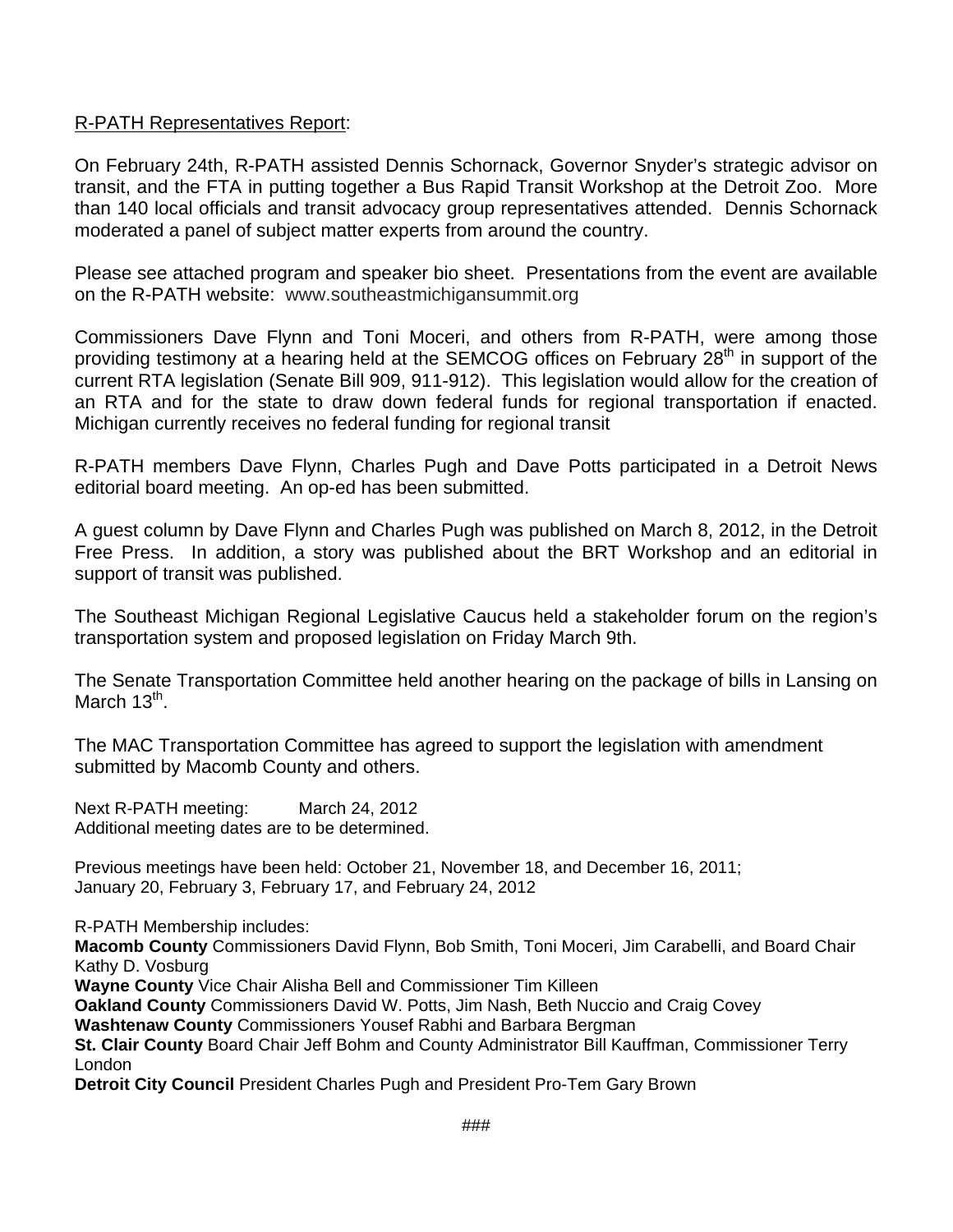## **National Bus Rapid Transit Institute**

**‐ Detroit Workshop ‐**  Detroit Zoo – Ford Education Center Friday, February 24, 2012

Welcome**Ron L. Kagan** *Executive Director and Chief Executive Officer, Detroit Zoological Society*

Introduction **Dennis Schornack***Special Advisor, Governor Rick Snyder's Office*

#### The National Bus Rapid Transit Institute

**Dennis Hinebaugh** *Director, National Bus Rapid Transit Institute*

#### What is BRT?

**Jack Gonsalves** *National Practice Leader, Bus Rapid Transit, Parsons Brinckerhoff*

#### FTA Funding

**Sean Libberton** *Director, Office of Capital Initiatives, Federal Transit Administration*

#### Cleveland BRT

**Joe Calabrese** *General Manager, Greater Cleveland Regional Transit Authority*

#### *~ BREAK <sup>~</sup>*

Los Angeles BRT **Scott Page** *Service Planning Manager, L.A. County Metropolitan Transportation Authority*

Las Vegas BRT **Jacob Snow***General Manager, Regional Transportation Commission of Southern Nevada*

#### Rolling Rapid Transit

**John Swatosh** and **Scott Anderson** *Deputy GM, SMART*; *Transit Consultant*

Q & A Session **Panel**



## **National Bus Rapid Transit Institute**

**‐ Detroit Workshop ‐**  Detroit Zoo – Ford Education Center Friday, February 24, 2012

#### Welcome

**Ron L. Kagan** *Executive Director and Chief Executive Officer, Detroit Zoological Society*

#### Introduction

**Dennis Schornack***Special Advisor, Governor Rick Snyder's Office*

#### The National Bus Rapid Transit Institute

**Dennis Hinebaugh** *Director, National Bus Rapid Transit Institute*

#### What is BRT?

**Jack Gonsalves** *National Practice Leader, Bus Rapid Transit, Parsons Brinckerhoff*

#### FTA Funding

**Sean Libberton** *Director, Office of Capital Initiatives, Federal Transit Administration*

#### Cleveland BRT

**Joe Calabrese** *General Manager, Greater Cleveland Regional Transit Authority*

#### *~ BREAK <sup>~</sup>*

Los Angeles BRT **Scott Page** *Service Planning Manager, L.A. County Metropolitan Transportation Authority*

#### Las Vegas BRT

**Jacob Snow***General Manager, Regional Transportation Commission of Southern Nevada*

#### Rolling Rapid Transit

**John Swatosh** and **Scott Anderson** *Deputy GM, SMART*; *Transit Consultant*

Q & A Session

**Panel**

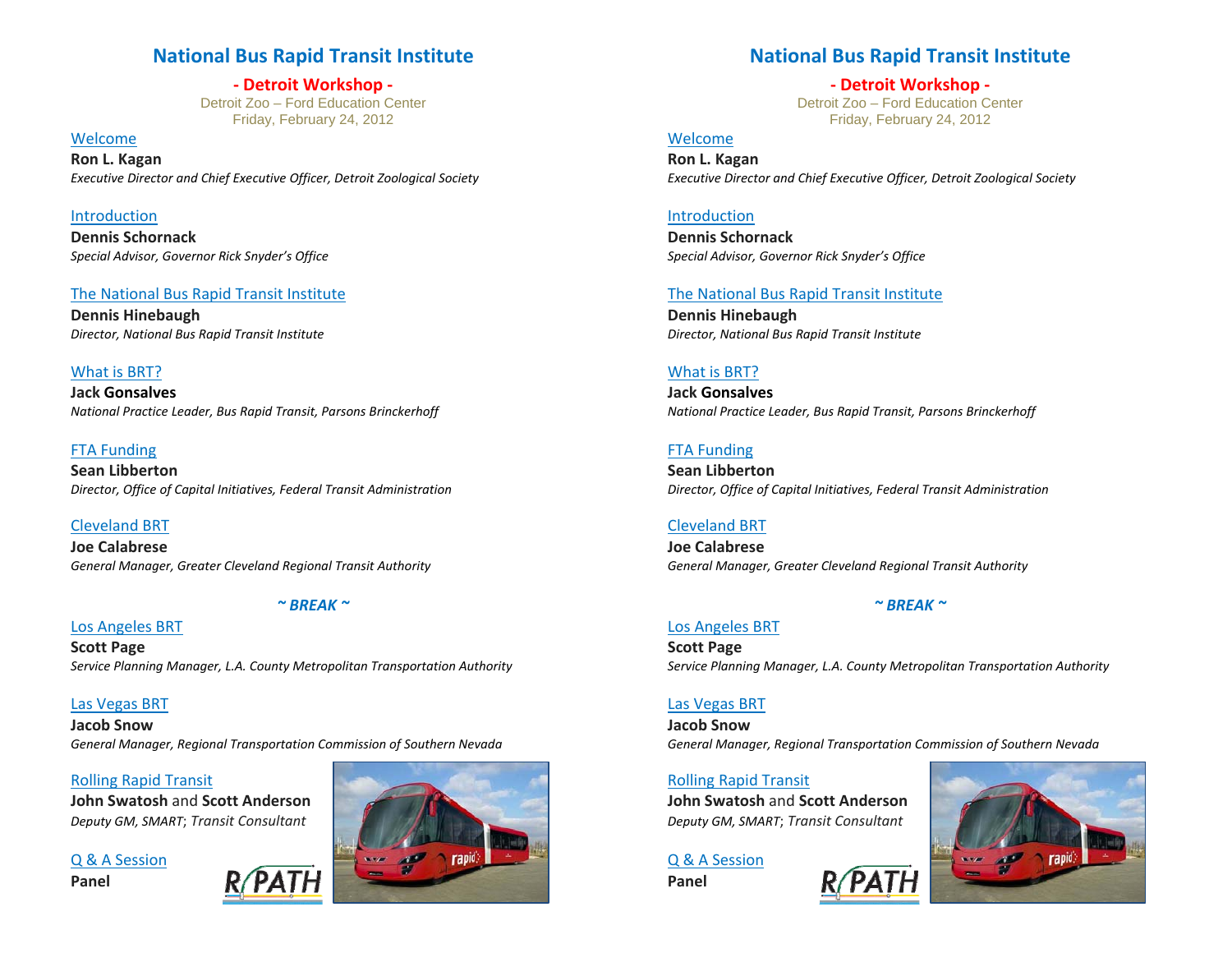#### **Speaker Bios National Bus Rapid Transit Institute – Detroit Workshop**

**Dennis Schornack** Dennis Schornack serves as a special advisor to Governor Snyder on transit. Previously, he has held titles which reflect the diversity of his talents: Chairman of the Int'l Joint Commission, U.S. and Canada; Boundary Commissioner for the U.S.; Commissioner for Low‐Level Radioactive Waste; Chair, Michigan Biological Products Commission; Sr. Policy Advisor to the Governor; Director of Strategic Initiatives; Legislative Assistant to the Senate Majority Leader; Chair, Great Lakes Protection Fund; Chair, State Boundary Commission and Rehabilitation Counselor. Dennis is a lifelong resident of Michigan.

**Dennis Hinebaugh** Dennis Hinebaugh is the Director of the National Bus Rapid Transit Institute at the Center for Urban Transportation Research at the University of South Florida in Tampa and is the Administrator of the National Center for Transit Research. Prior to CUTR, Dennis was the Director of Planning at the Hillsborough Area Regional Transit Authority in Tampa and was a Senior Planner for the Southeast Michigan Transportation Authority (now SMART) where he was involved in the design and construction of the Downtown People Mover and the Preliminary Engineering of the Woodward Corridor Subway. Dennis is the Chair of the Transportation Research Board's Bus Transit Systems Committee.

**Jack Gonsalves**  Jack Gonsalves is Parsons Brinckerhoff' National Practice Leader in Bus Rapid Transit Systems. Jack is responsible for Corporate BRT marketing activities and serves as the organization's BRT technical resource. Jack was the project manager for the Eugene, Oregon Bus Rapid Transit project, an FTA demonstration project, for Lane Transit District. Jack is involved in a variety of BRT planning and designs in Portland, Denver, Salt Lake City, Sacramento State University, Vancouver and Everett Washington, San Antonio, Kansas City and Las Vegas.

**Sean Libberton** Sean Libberton is the Director of FTA's Office of Capital Project Initiatives (OCPI). In this role, Sean manages FTA's portfolio of significant non-New/Small Starts capital projects, including streetcar projects funded under the US Department of Transportation's Transportation Investment Generating Economic Recovery (TIGER) and FTA's Urban Circulator programs. Sean's responsibilities include coordinating agency resources to support capital project initiatives, identifying technical assistance and research needs and opportunities, and testing and evaluating new models for project delivery and FTA oversight.

**Scott Page** Scott Page has been employed in the transit industry since 1982. He has worked for the Los Angeles Metropolitan Transportation Authority for 23 years and currently serves as the Manager of Service Planning. He has been closely involved with the Metro Rapid Program since its inception, and is responsible for the design and startup of the Metro Silver Line.

**Joe Calabrese**  Joe Calabrese is a transit industry veteran and is currently the CEO and General Manager of the Greater Cleveland Regional Transit Authority (RTA). Joe is past President of both the New York State and Ohio Public Transit Associations, and is on the Board of Directors or Advisory Committees of many industry organizations. The Cleveland RTA's state-of-the-art Bus Rapid Transit line, "HealthLine," is an FTA new-starts project which was completed on-time and on-budget and inaugurated in October 2008. The HealthLine is highly recognized for its "rail‐like" attributes, and for being the catalyst for significant investment and economic development along the Euclid Corridor.

**Jacob Snow**  Jacob Snow was appointed as the general manager of the Regional Transportation Commission of Southern Nevada in 1999. He oversees one of the few agencies in the country that is responsible for street and highway planning and funding, freeway and arterial traffic management and public transportation. Jacob is actively involved in national transportation issues. He is currently on the board for the Association of Metropolitan Planning Organizations and the Western High Speed Rail Alliance.

**John Swatosh** John Swatosh is currently the Deputy General Manager of administration for SMART and was previously the Deputy Director of the Regional Transit Coordinating Council (RTCC). Prior to the RTCC, John had more than 20 years experience in Market Development and Project Management. John coordinated the development of the Comprehensive Regional Transit Service Plan that was approved by the Southeast Michigan regional leaders in December of 2008. John worked with Scott Anderson in the development of the Rolling Rapid Transit plan for Southeast Michigan.

**Scott Anderson**  Scott Anderson is a project manager and consultant with 10 years of experience researching and planning transit. He has consulted with the RTCC, SMART and SEMCOG in the development of regional transit plans and was a major contributor to the Rolling Rapid Transit vision for Southeast Michigan. He has broad experience in municipal government affairs.

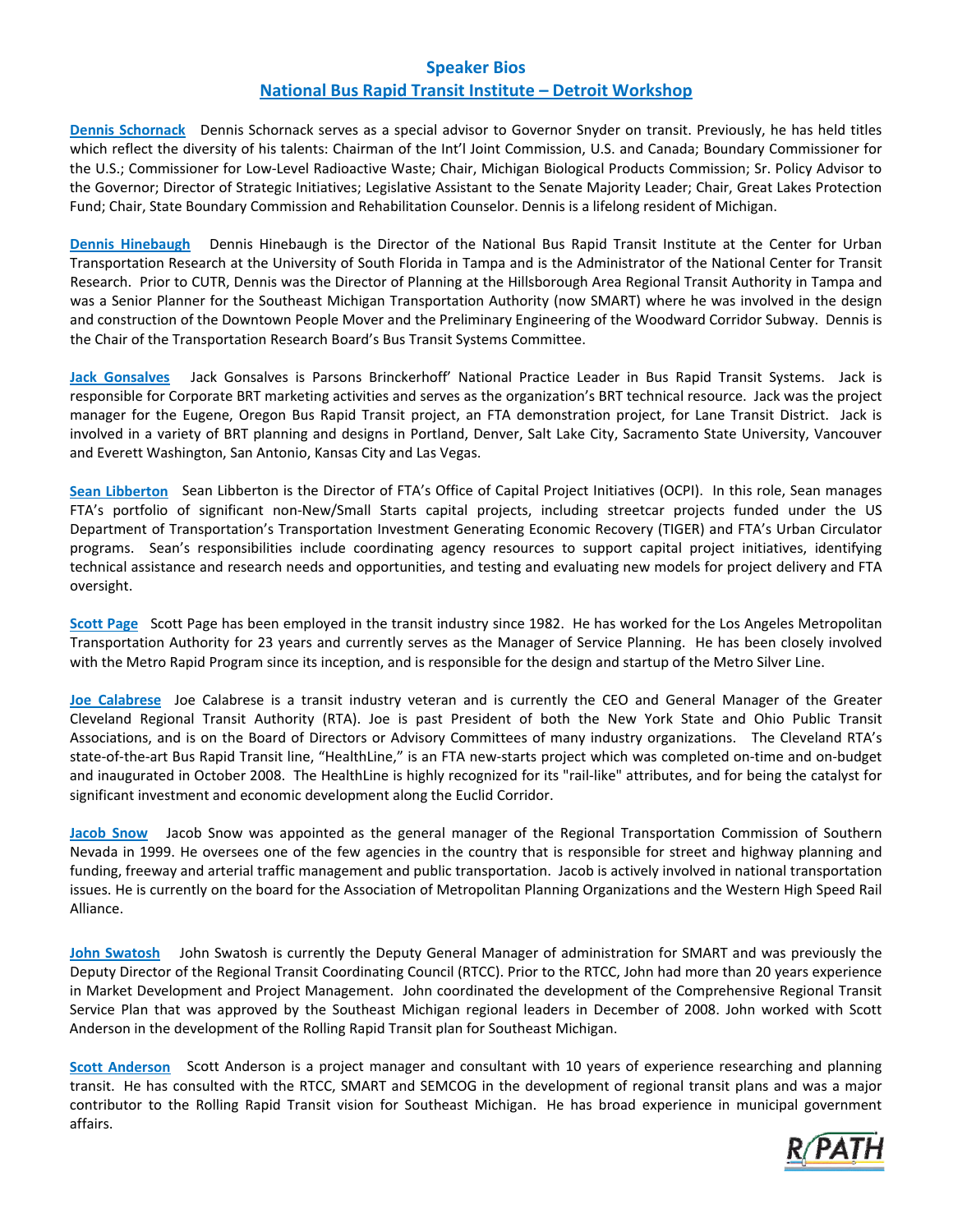#### R-PATH Representatives Report:

The last meeting was held on March 24, 2012, at the Detroit Zoo - Ford Education Center. An update was given on the RTA legislation package.

Senate Bills 911, 912 and 967 came out of the Senate Transportation Committee and have been sent to the Full Senate. SB 911 sets up a financing mechanism for the Southeast Michigan Regional Transit Authority system, SB 912 requires that zoning ordinances are subject to the Southeast Michigan Regional Transit Authority, and SB 967 allows that authority to designate lanes on streets and highways as public transit lanes.

SB 909 was not included on the agenda or acted on. SB 909 sets up the governing structure for the authority.

Community outreach/town hall meetings will be organized by R-PATH members. The purpose is to inform the public of the legislation and to gain feedback. Plans for a Macomb County venue and potential partnerships are in the planning stages. Potential locations include Macomb Community College, South or Center Campus, or a venue along one of the proposed routes. Strategy is being considered.

The next R-PATH meeting will be held on Friday, April  $13<sup>th</sup>$  at 1:30pm.

R-PATH Membership includes:

**Macomb County** Commissioners David Flynn, Bob Smith, Toni Moceri, Jim Carabelli, and Board Chair Kathy D. Vosburg

**Wayne County** Vice Chair Alisha Bell and Commissioner Tim Killeen

**Oakland County** Commissioners David W. Potts, Jim Nash, Beth Nuccio and Craig Covey

**Washtenaw County** Commissioners Yousef Rabhi and Barbara Bergman

**St. Clair County** Board Chair Jeff Bohm and County Administrator Bill Kauffman, Commissioner Terry London

**Detroit City Council** President Charles Pugh and President Pro-Tem Gary Brown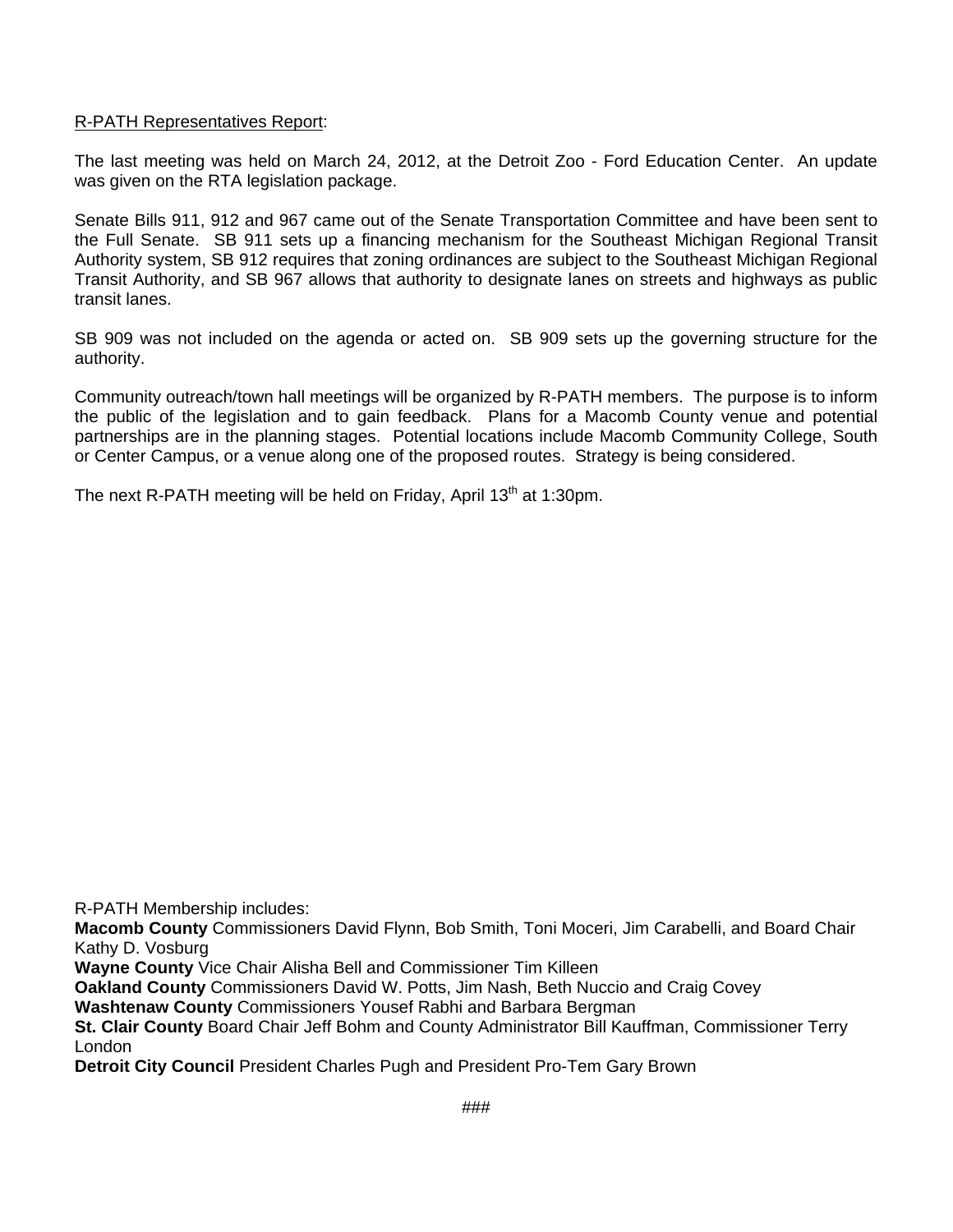AGENDA ITEM:

## MACOMB COUNTY, MICHIGAN

## RESOLUTION TO: Approve an increase in budgeted revenues and expenditures in the 2012 Michigan State University Extension (MSUE) Grant Fund in the amount of \$66,019.75 to account for a grant award to MSUE and one routine fund balance rollover \* (see below)

INTRODUCED BY: \*Further, this budget action addresses budgetary issues only. It does not constitute the Commission's approval of any County contract. If a contract requires Commission approval under the County's Contracting Policy or the County's Procurement Ordinance, such approval must be sought separately. FORWARD TO THE FINANCE COMMITTEE. \*(This language was added by Economic Development Committee Co-Chairs Carabelli and Flynn) Commissioners David Flynn and James Carabelli, Chairpersons, Economic Development Committee

Background: The budget for the MSUE Grant Fund for the calendar year ending December 31, 2012 was developed and initially approved by the Board of Commissioners in December 2011 with a subsequent budget adjustment developed and approved in January 2012. These budgets were developed with information known at that time. Since then, MSUE has received notification of an additional award from the Michigan State Housing Development Authority (MSHDA) and one fund balance from the Home Horticulture Education program remains to be rolled forward.

Foreclosure Prevention Program: Increase of \$65,000. MSUE has been awarded an additional round of funds from MSHDA through the National Foreclosure Mitigation Counseling (NFMC) program. The grant funds will continue funding four part-time Educators and one part-time Account Clerk, enabling the program to continue to meet the foreclosure counseling needs of homeowners in Macomb County. This NFMC funding from MSHDA is the fifth award that MSUE has received since 2008.

Home Horticulture Education Program: Roll forward the remaining 2011 fund balance of \$1019.75. These funds originate from the Master Gardener class participant fees and are used to fund one part-time MSUE program instructor. This arrangement has existed since April, 1999. The fund balance, combined with the 2012 revenue, will be used to continue providing consumer horticulture education services to Macomb County Residents.

\*\* Finance Committee Chair Don Brown waived this item to the special Full Board meeting on May 3, 2012<br> **COMMITTEE MEETING DATE**<br>
Economic Development (special meeting) 05-02-12 Approved COMMITTEE MEETING DATE

Economic Development (special meeting) 05-02-12 Approved

l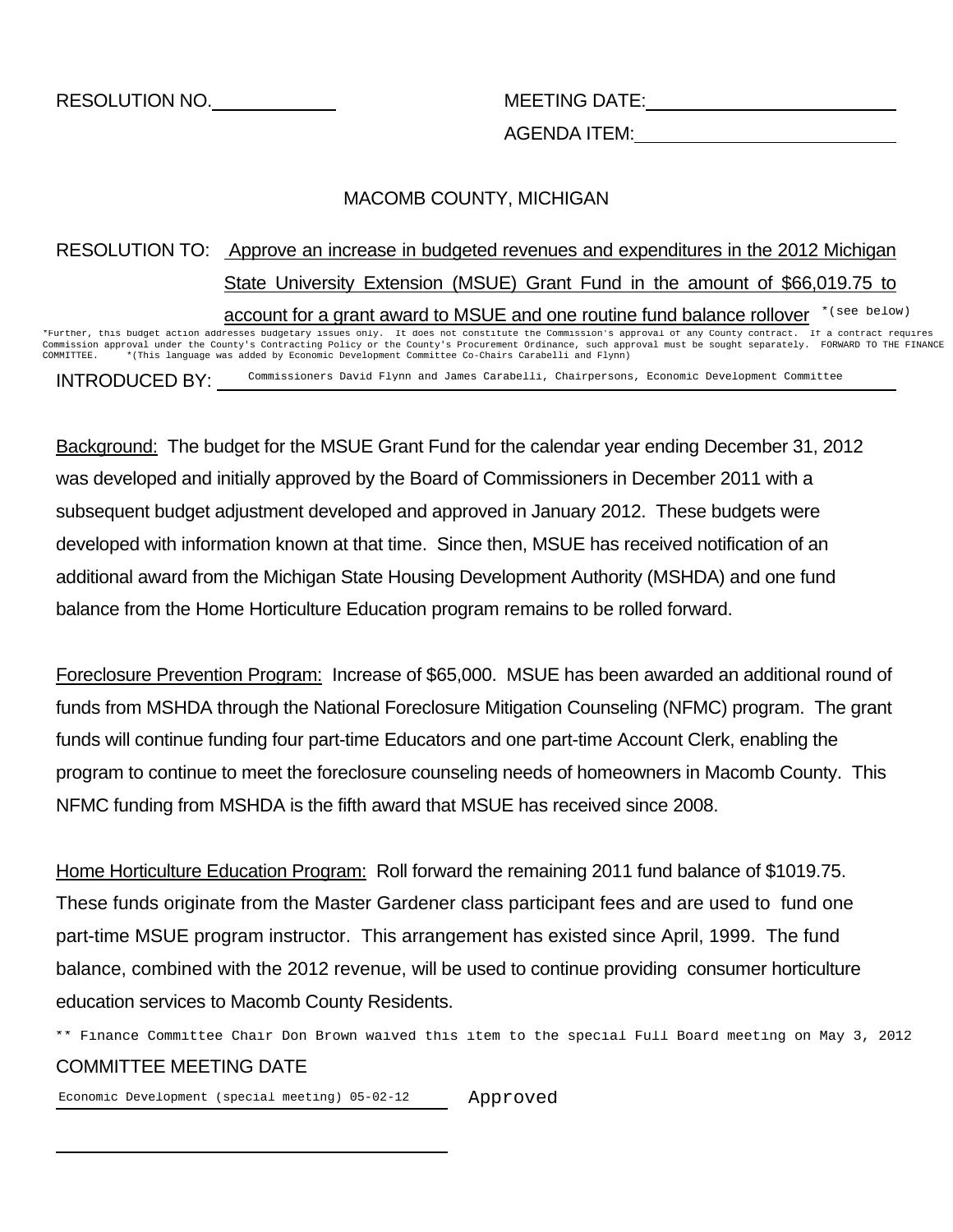

Extension

To: Mark Deldin, Deputy County Executive Pam Lavers, Assistant County Executive Al Lorenzo, Assistant County Executive

From: Marie Ruemenapp, District Coordinator

Marie Abuemanapp

Date: April 17, 2012

Re: Budget Adjustment to 2012 MSUE Grant Fund

The Board of Commissioners approved the budget for the MSUE Grant Fund for the calendar year ending December 31, 2012, in December 2011. The budget was developed with information known at that time. Since then, MSUE has received notification of an additional award from the Michigan State Housing Authority (MSHDA) and that amount differs from the original estimated budget. In addition, MSUE is seeking approval to roll forward the remaining fund balance from the Home Horticulture fund.



Accordingly, a resolution is attached. This new set of grant budget adjustments will account for the difference between the 2012 budget approved by the Board of Commissioners and the additional amount awarded from MSHDA and the rolling forward of the Home Horticulture fund balance.

**MSU EXTENSION**

Attachment

dab

21885 Dunham Rd Verkuilen Bldg, Suite 12 Clinton Twp, MI 48036

> Phone: 586-469-5180 Fax: 586-469-6948 www.msue.msu.edu

Cc: Steven C. Gold, MPH Peter Provenzano, Director of Finance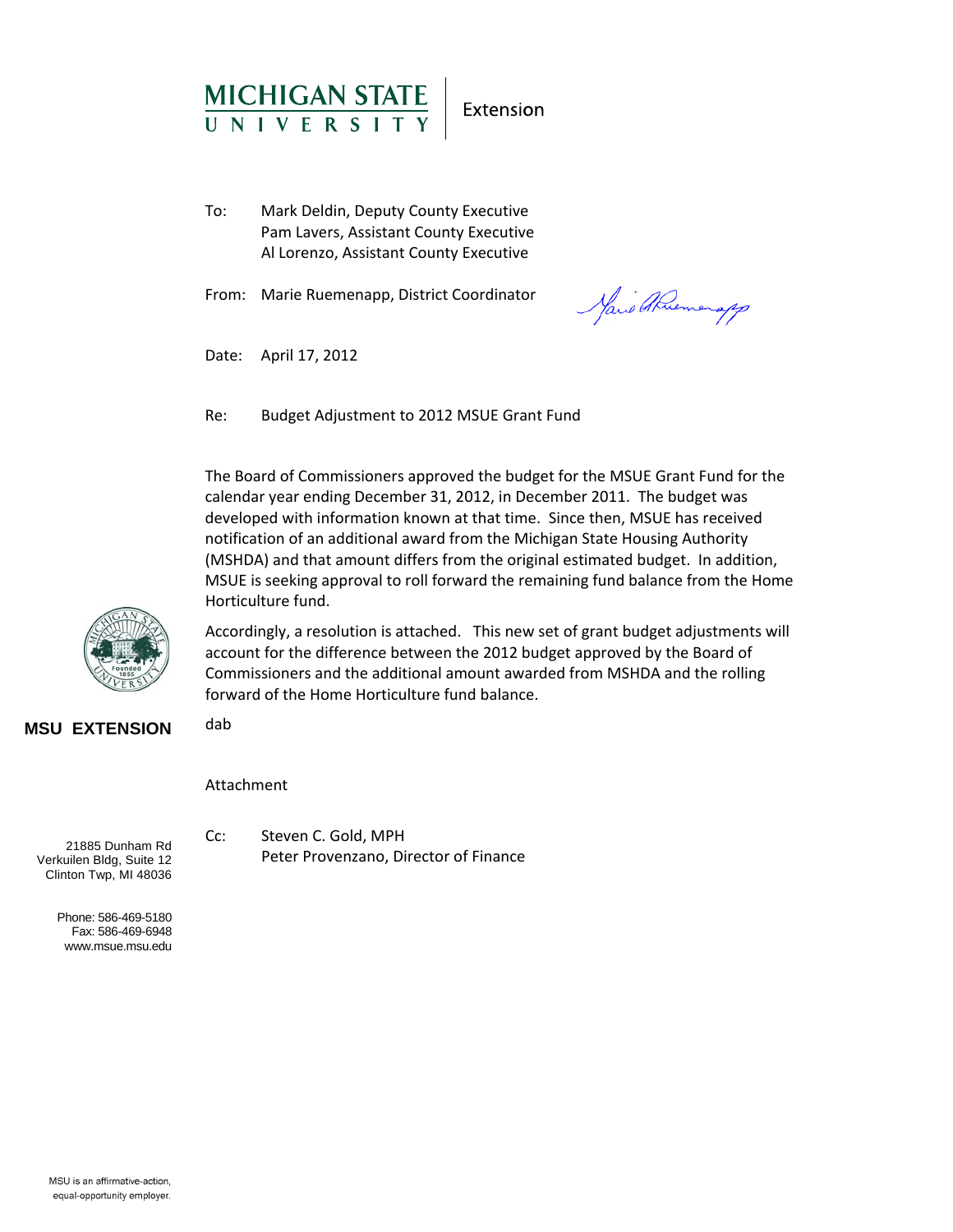**AGENDA ITEM:\_\_\_\_\_\_\_\_\_\_\_\_\_\_\_\_\_\_\_\_\_\_\_\_\_\_\_\_\_\_** 

## **MACOMB COUNTY, MICHIGAN**

## **RESOLUTION TO** Adopt Proposed Macomb County Orchard Trail Ordinance 2012- \_\_\_

\*(see below)

#### **INTRODUCED BY** Commissioners James Carabelli and David Flynn, Co-Chairs, Economic Development **Committee**

At the special Economic Development Committee meeting held on May 2, 2012, the following suggested changes were made by Corporation Counsel:

- 1) Section 1.2 Paragraph (A): Strike the words "which was created"
- 2) Capitalize all headings so they are consistent throughout the document

## **COMMITTEE/MEETING DATE**

Economic Development Committee (special meeting) 05-02-12 Approved Special Full Board 05-03-12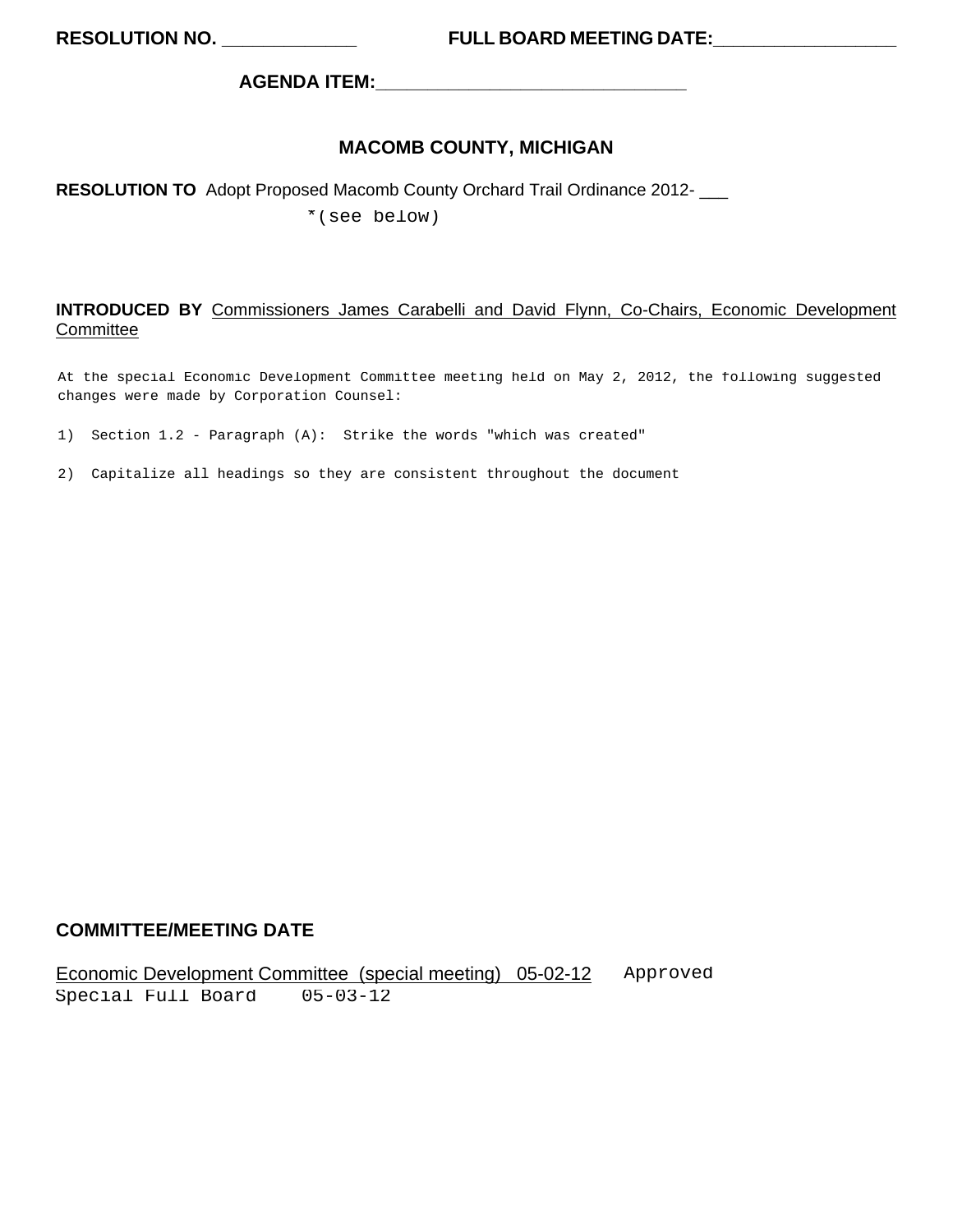## **ENROLLED ORDINANCE NO. 2012‐ \_\_\_**

AN ORDINANCE TO ESTABLISH CERTAIN MINIMUM RULES OF CONDUCT NECESSARY FOR THE BEST INTERESTS OF MACOMB COUNTY AND ITS CITIZENS AND FOR THE PRESERVATION OF THE NATURAL ASSETS LOCATED WITHIN THE MACOMB ORCHARD TRAIL.

## **IT IS HEREBY ORDAINED BY THE CHARTER COUNTY OF MACOMB:**

## **ARTICLE 1. GENERAL PROVISIONS**

## **Sec. 1.1. Applicable land**

This ordinance shall apply to and be in effect for the land owned by Macomb County and managed by the Macomb Orchard Trail Commission.

## **Sec. 1.2. Definitions**

The following words, terms and phrases, when used in this ordinance, shall have the meanings ascribed to them in this ordinance, except where the context clearly indicates a different meaning:

**A. Macomb Orchard Trail Commission** means the commission created which was created by an inter‐local agreement between Macomb County, the Township of Washington, the Township of Shelby, the City of Richmond and the Huron‐Clinton Metropolitan Authority.

**B. Motor vehicle** means any power‐driven vehicle, sports equipment, motorized device or remote controlled vehicle, whether propelled by means of wheels, tracks, runners, skis, or other means, whether or not eligible for licensing and registration under the Michigan Motor Vehicle Code, Public Act No. 300 of 1949 (MCL 257.1 et seq., MSA 9.1801 et seq.).

**C. Commission** means the Macomb Orchard Trail Commission.

**D. Trail** means the Macomb Orchard Trail and includes the paved portion of the trail corridor.

**E. Trail Corridor** means unimproved portion and the improved or paved portion of the land owned by Macomb County and managed by the Macomb Orchard Trail Commission.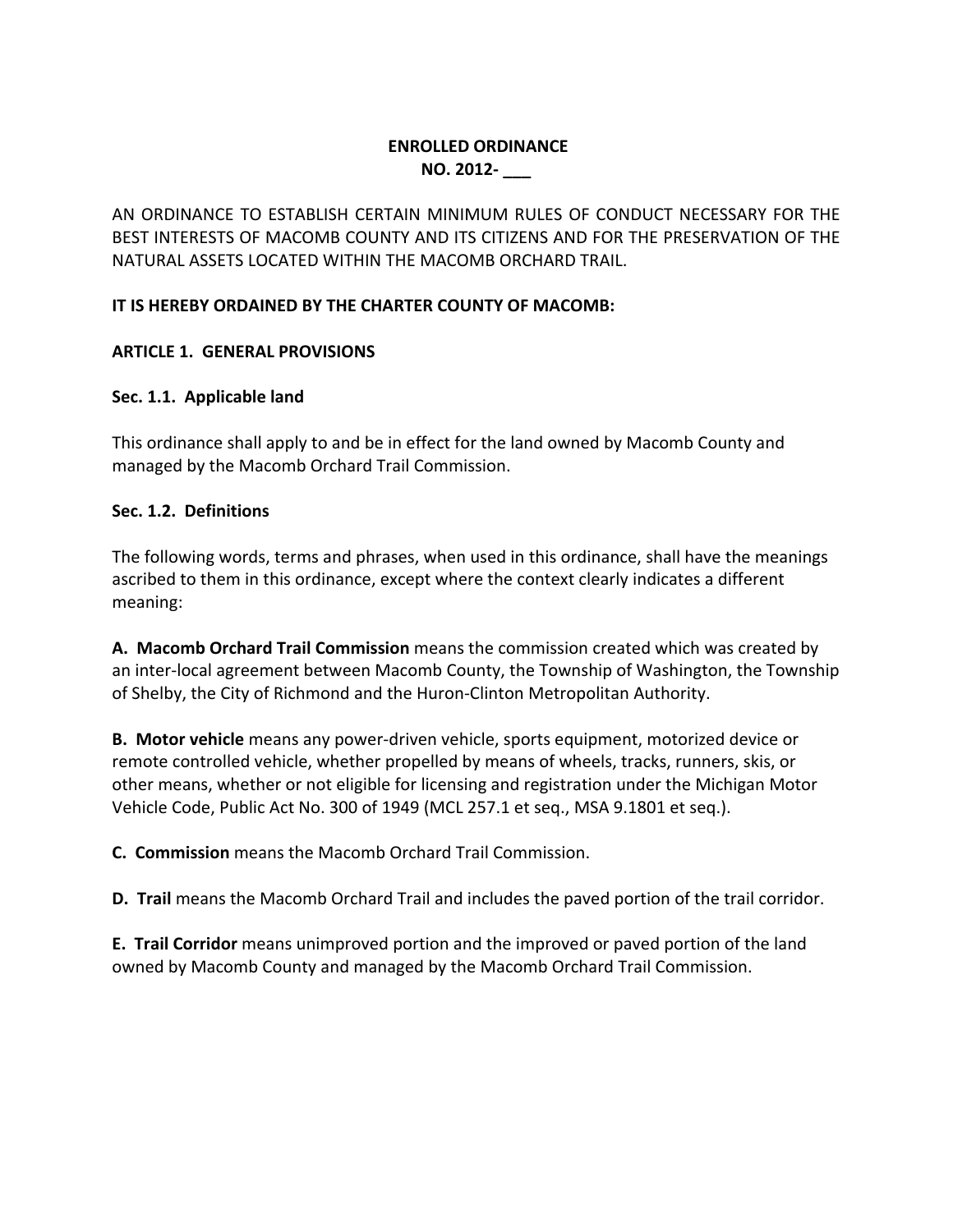## **ARTICLE 2. RULES AND REGULATIONS**

#### **Sec 2.1. Hours of Operation**

The hours of operation are from dawn to dusk all year. However, the Trail is not maintained during the months of November through March. Any users of the Trail during those months are doing so at their own risk.

## **Sec. 2.2 Motor Vehicles**

Motor vehicles are not allowed on the Trail, except motor vehicles used by authorized law enforcement, authorized emergency response vehicles, or maintenance personnel.

#### **Section 2.3 Animals**

**A. Dogs and other animal running at large:** No person shall allow a dog or other animal to run at large on the trail corridor. Any person with a dog or other animal on the trail corridor shall, at all times, maintain control of the dog or animal and keep it held securely on a leash of suitable strength and length.

**B. Horses.** No person shall ride or lead a horse within the boundaries of the trail corridor.

**C. Sanitary disposal of animal waste**. Any person in control of a horse, dog, or other animal within the boundaries of trail corridor shall immediately pick up and remove from the trail corridor such animal's feces, manure, or solid waste.

#### **Sec. 2.4. Natural Features**

Removal of natural vegetation, animals, or materials is prohibited without the express written permission of the Commission.

#### **Sec. 2.5. Malicious destruction:**

#### A. **Restrooms and washrooms**. No person shall:

1. Maliciously destroy, damage, deface, injure or break any fixture, appliance, mirror, window or similar structure or appurtenance in any restroom along the Trail;

2. Willfully cause water to overflow from any sink, urinal or toilet fixture;

3. Willfully deposit any materials of any description whatsoever into any such fixture with the intent of damaging, clogging or preventing its operation thereof; or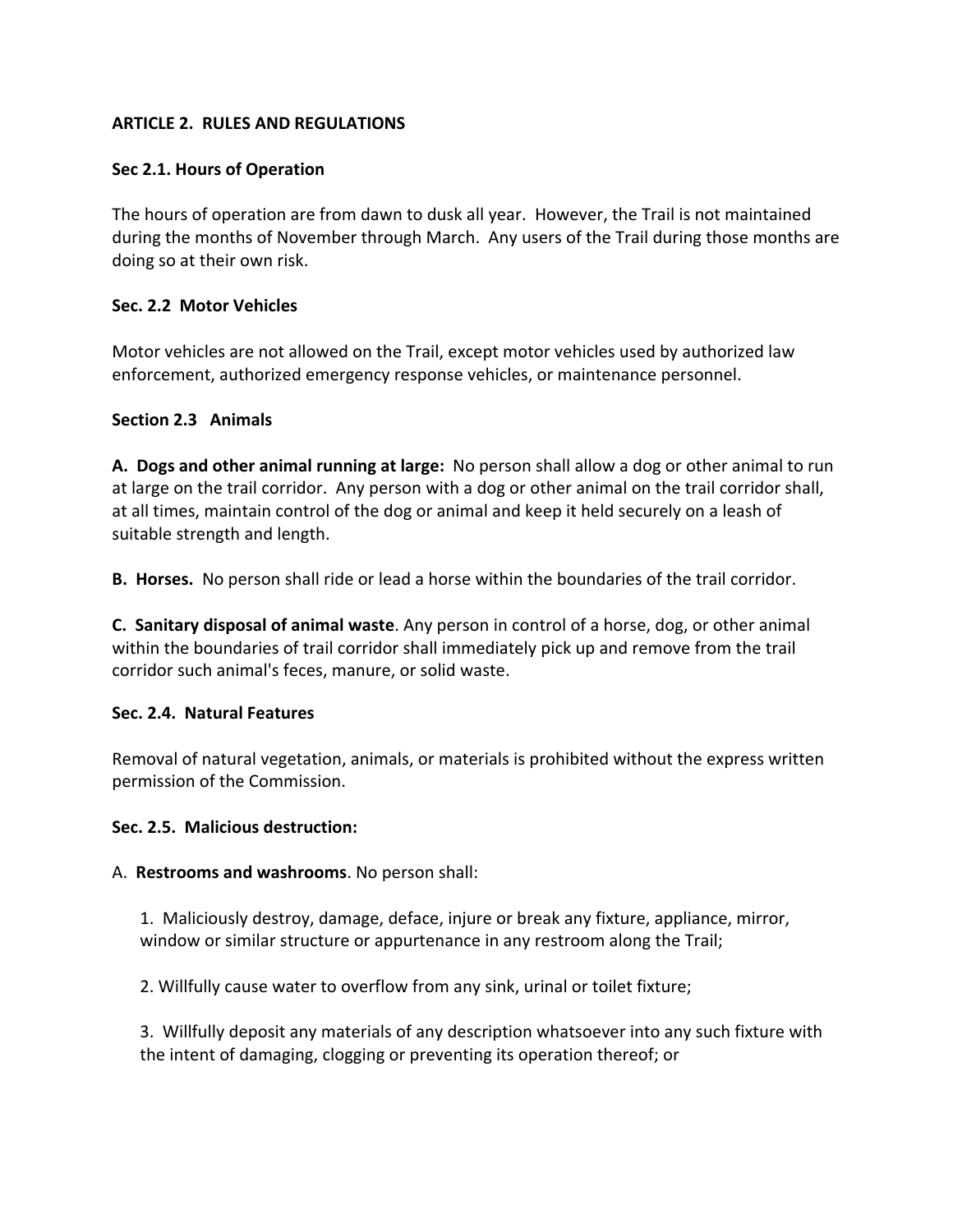4. Mark, write, paint or otherwise deface any floors, walls, ceilings, doors, windows, countertops, mirrors or other surfaces in any such restroom or washroom in a park.

B. **Facilities and property***.* No unauthorized person shall do or cause to be done either of the following:

1. Willfully mark, deface or injure in any manner or displace, remove or tamper with any Trail building, bridge, table, bench, railing, paving or paving materials, park sign or marking, whether temporary or permanent, or Trail property of any kind.

2. Willfully dig, cut, move or remove from the Trail any sand, wood, turf, grass, gravel, shrub or other material, or make any excavation by hand, tool, equipment, blasting or any other means.

#### **Sec. 2.6. Trespassing to Adjacent Property**

No person shall go onto land adjacent to trail corridor which is in private ownership, without the expressed permission of the owner of the land.

#### **Sec. 2.7. Hunting and Weapons**

No person shall hunt or discharge any firearm or weapon within the trail corridor.

#### **Sec. 2.8. Alcohol or Drugs**

Alcohol and controlled substances are prohibited on the Trail.

#### **Sec. 2.9 Fire**

No person shall start or maintain a fire on Trail property.

#### **Sec. 2.10. Advertising**

No person shall display, distributes or place any sign, advertisement, circular, notice or statement without the express written permission of the Commission.

#### **Sec. 2.11. Sales**

No person shall sell or offer for sale any article, privilege or services within the trail corridor without the express written permission of the Commission.

#### **Sec. 2.12 Sanitation**

**Pollution of waters**. No person shall: